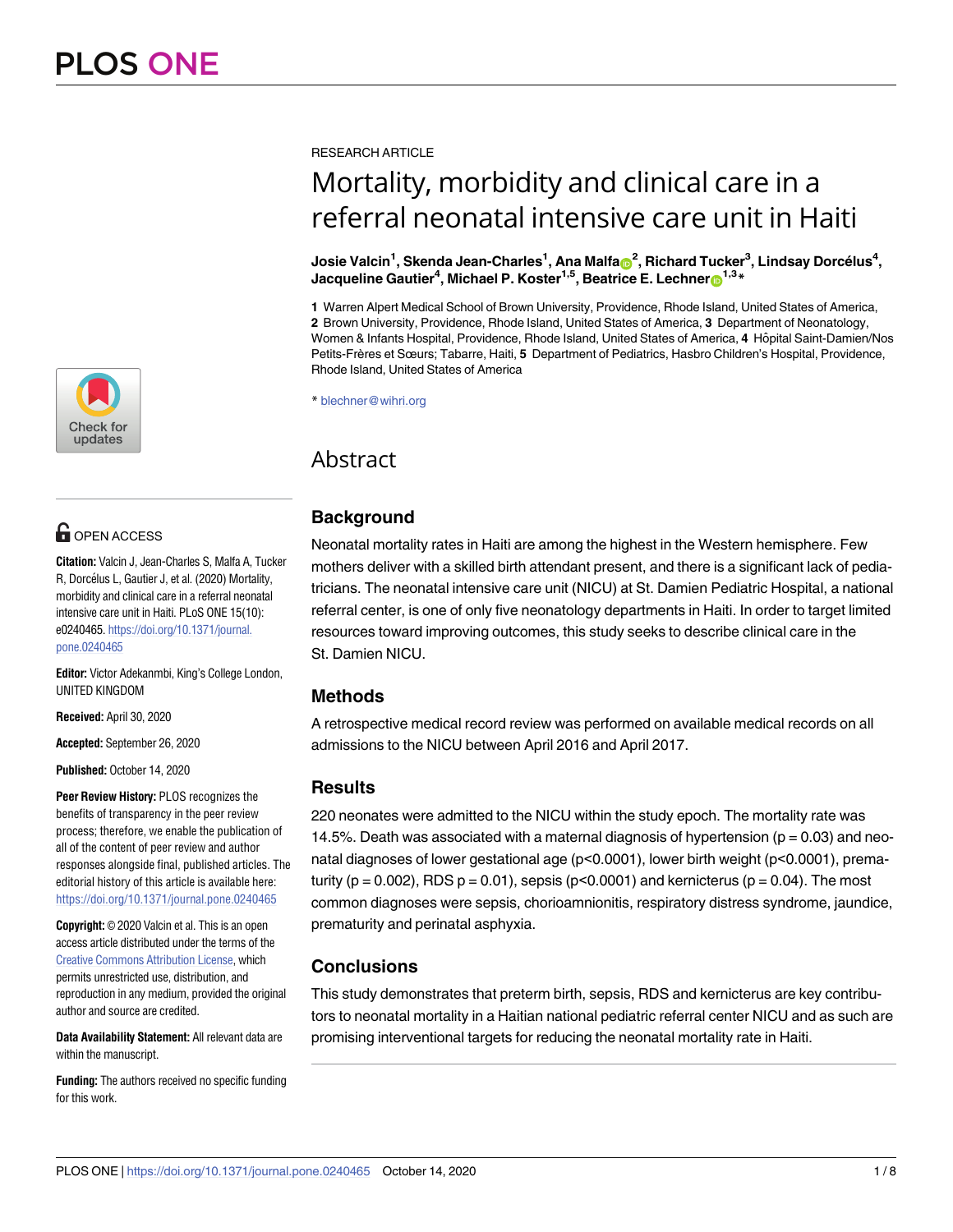<span id="page-1-0"></span>**Competing interests:** The authors have declared that no competing interests exist.

#### **Introduction**

Neonatal and infant mortality rates in Haiti are among the highest in the Western hemisphere, with rates that are markedly disparate from those of its neighboring country on the island of Hispaniola, the Dominican Republic. The current neonatal mortality rate was 32 per 1000 live births, compared to the Dominican Republic's rate of 16 per 1000 live births [\[1\]](#page-6-0). Of all deaths of children under the age of 5 in Haiti, 34% died within the first 28 days of life, the neonatal period [[2\]](#page-6-0). Global Health Observatory data shows that between 2011–2017, only 41.6% of mothers delivered with a skilled birth attendant present [[3\]](#page-7-0). The large percentage of women who deliver their infants without a skilled healthcare worker present and the significant shortage of neonatal intensive care units contribute to the high neonatal mortality rates [\[4](#page-7-0)]. Major causes of neonatal death include prematurity (34%), birth asphyxiation and trauma (26%), and sepsis/other infectious conditions (18%) [\[5\]](#page-7-0). In one study of a neonatal ICU in Haiti, sepsis accounted for 54.8% of admissions to the NICU between 2013 and 2015 [[6](#page-7-0)].

Haiti is classified by the World Bank as low-income and is currently the poorest country in the Western Hemisphere, with more than half of Haitians living below the national poverty line [\[7](#page-7-0)]. Of the population of over ten million, one third are under the age of 15 [[8](#page-7-0)]. While there are 23.5 physicians per 100,000 [\[9](#page-7-0)], the situation is even more dire for children. There are about 2.5 pediatricians per 100,000 children under the age of 15. In contrast, there are currently 101.2 certified pediatricians (including specialists) per 100,000 children in the United States [[10](#page-7-0)]. The natural disasters that have occurred in the region have placed an additional strain on already limited healthcare services. There is a need for progressive, cost-effective health care practices that can alleviate both individual and governmental cost burden.

St. Damien Pediatric Hospital is a private non-profit hospital run by NPH/NPFS (Nuestros Pequeños Hermanos/Nos Petit Frères et Sœurs) in Tabarre, Haiti, supported through fundraising and charitable donations. The hospital was created in 1989, responding to need in the area for a hospital that could treat debilitating illnesses taking children's lives. Its mission is to not only care for the sick, but to offset the injustices of poverty and unemployment that make healthcare inaccessible for many individuals in the country. The hospital provides quality and dignified healthcare to children of any social level in emergent condition, and encourages parent participation through ongoing dialogue, educational opportunities, and offering any material support available to families.

The neonatal intensive care unit (NICU) at St. Damien Pediatric Hospital is one of only five neonatology departments currently operating in Haiti. The NICU was established after the devastating 2010 earthquake, when damage to other hospitals in the area exacerbated the need for specialized neonatal care. The NICU currently has twenty beds and is staffed with pediatric physicians with neonatal training, as well as trained neonatal nurses, who provide specialized bedside care to the neonatal patients.

This study seeks to describe clinical care and outcomes in the St. Damien NICU, a national referral center NICU in Haiti, in order to target limited resources toward improving outcomes.

#### **Materials and methods**

#### **Data collection**

A quantitative, descriptive, retrospective medical record review was performed on available medical records within the study timeframe. Haitian Institutional Review Board approval was obtained through Comité National de Bioéthique, which waived the requirement for informed consent. Data were collected from the medical records of newborns admitted to the NICU at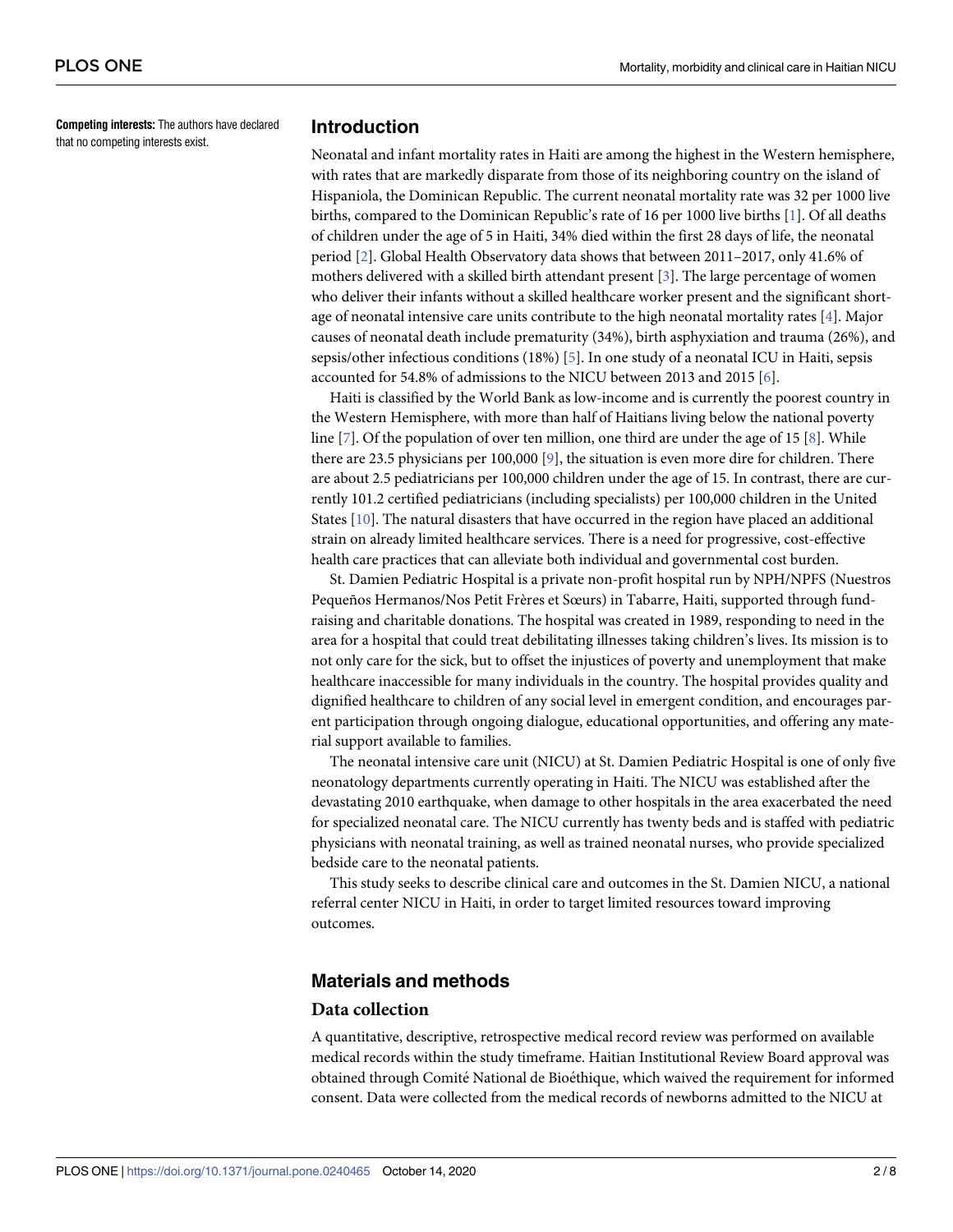<span id="page-2-0"></span>St. Damien Pediatric Hospital between April 2016 and April 2017. Data were fully anonymized upon accessing and collection from the medical record. Inclusion criteria for the study included every infant admitted to the St. Damien NICU during the study period. The admissions book in the NICU was used to identify the names, birth date, birthweight, gestational age, mortality, and chart number of neonates. Typically, this information is recorded at time of admission or at death. Then, charts were physically identified and data transcribed in the hospital archives. Data collection included maternal and infant demographics, diagnoses, laboratory results, interventions and therapies. Due to flooding of basement archives, where charts of deceased patients were kept, some charts of neonates who had died were unable to be reviewed. These infants were excluded from the study, which in turn decreased the calculated mortality rate.

#### **Data analysis**

Descriptive statistics for the sample as a whole and by survival are shown. Comparisons between deaths and survivors were made by t-tests for normally distributed continuous variables and Wilcoxon tests when the data were non-normally distributed. Categorical variables were analyzed using the chi-square test, or in the case of small cell sizes, Fisher's exact test. Statistical significance was defined as a two-sided p-value *<* 0.05.

#### **Results**

A total of 220 neonates admitted to the St. Damien Pediatric Hospital NICU were identified within the study epoch.

Of these, 32 (14.5%) died during the hospitalization. Those who died were more likely to have a maternal diagnosis of hypertension compared to those who survived to discharge, as well as lower gestational age, lower birth weight, and shorter length of hospitalization. The diagnoses associated with an increased outcome of death included prematurity, RDS, sepsis and kernicterus. Diagnoses associated with a decreased outcome of death were chorioamnionitis, transient tachypnea of the newborn (TTN) and jaundice ([Table](#page-3-0) 1).

Most neonates were inborn. Over half of births occurred via Cesarean section and the mean ten minute Apgar score was 7.8 [\(Table](#page-3-0) 1).

During the study period, a total of 20 (10%) parents and their neonates left the hospital against medical advice ([Table](#page-3-0) 1).

The most common diagnosis was sepsis, at 91.5%. Other common diagnoses were chorioamnionitis, respiratory distress syndrome, jaundice, prematurity and perinatal asphyxia [\(Table](#page-3-0) 1). Although prematurity is defined as a gestational age of less than 37 weeks, the diagnosis of prematurity was also made using the Ballard score, given unreliable dating in the setting of low rates of prenatal care and access to dating ultrasound.

Endotracheal intubation and conventional ventilator support were rare, while respiratory support, which 60% of admissions received, most commonly consisted of nasal CPAP and nasal cannula ([Table](#page-4-0) 2). Intubation was associated with death (total intubations  $n = 8$ ; intubation among infants who died  $n = 6$ ;  $p = 0.003$ ).

Most infants received breastmilk, with few receiving breastmilk plus formula, and only one receiving formula alone ([Table](#page-4-0) 2).

55% of neonates received phototherapy, and 19% received a sun bath, in which infants are placed in the sun in a cot as a therapy for jaundice ([Table](#page-4-0) 2). Mean total bilirubin was 8.33.

Almost all (99%) of admitted infants received ampicillin and 97.3% received gentamicin during the course of their hospitalization [\(Table](#page-4-0) 2).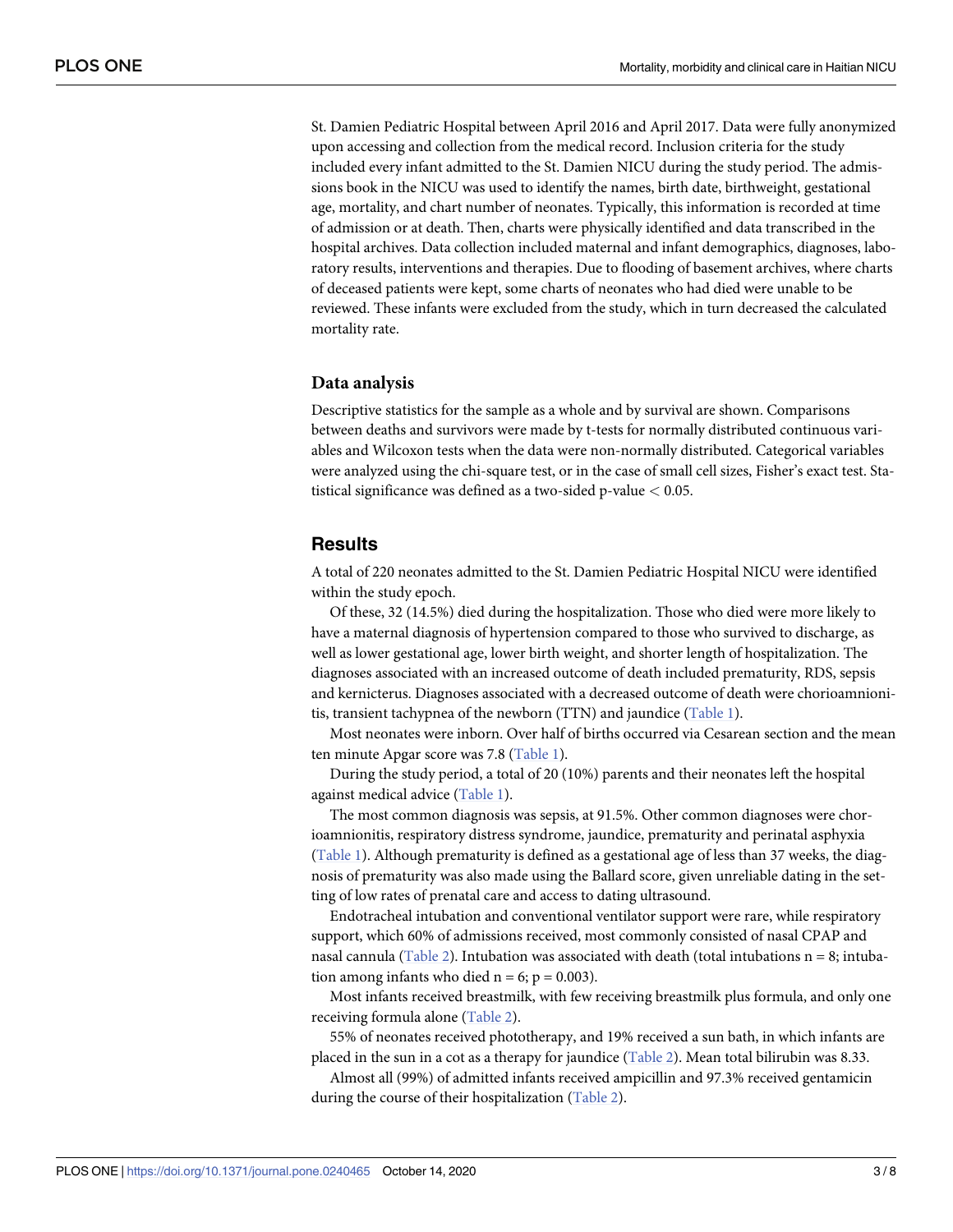#### <span id="page-3-0"></span>**[Table](#page-2-0) 1. Maternal and neonatal characteristics.**

| Characteristics (mean $\pm$ SD; n (%))  | All admissions $n = 220$ | Survivors $n = 188 (85.0\%)$ | Deaths $n = 32$ (14.5%) | $\mathbf{p}^{\mathbf{a}}$ |
|-----------------------------------------|--------------------------|------------------------------|-------------------------|---------------------------|
| Maternal                                |                          |                              |                         |                           |
| Age $(n = 185)$                         | $29.5 \pm 6.9$           | $29.6 \pm 6.9$               | $28.7 \pm 6.6$          | 0.54                      |
| Gravida ( $n = 187$ )                   | $2.3 \pm 1.6$            | $2.2 \pm 1.5$                | $2.8 \pm 2.3$           | 0.59                      |
| Para $(n = 186)$                        | $1.4 \pm 1.4$            | $1.3 \pm 1.2$                | $1.9 \pm 2.1$           | 0.53                      |
| Cesarean section ( $n = 220$ )          | 115(52.3)                | 100(57.1)                    | 14 (46.7)               | 0.50                      |
| $HIV (n = 220)$                         | 3(1.4)                   | 1(0.54)                      | 2(6.3)                  | 0.058                     |
| Syphilis ( $n = 220$ )                  | 3(1.4)                   | 2(1.1)                       | 1(3.2)                  | 0.37                      |
| Alcohol use $(n = 220)$                 | 2(0.9)                   | 2(1.1)                       | 0(0)                    | 1.00                      |
| Tobacco use $(n = 220)$                 | 0(0)                     | 0(0)                         | 0(0)                    | n/a                       |
| Drug use $(n = 220)$                    | 1(0.5)                   | 1(0.54)                      | 0(0)                    | 1.00                      |
| Hypertension $(n = 220)$                | 25(12.9)                 | 17(10.4)                     | 8(27.6)                 | 0.03                      |
| Infant                                  |                          |                              |                         |                           |
| Gestational age $(n = 218)$             | $36.4 \pm 4.1$           | $37.1 \pm 3.5$               | $32.1 \pm 4.8$          | < 0.0001                  |
| Female $(n = 220)$                      | 103(46.8)                | 84 (44.9)                    | 18(56.3)                | 0.25                      |
| Birth weight $(n = 219)$                | $2304 \pm 888$           | $2427 \pm 830$               | $1597 \pm 906$          | < 0.0001                  |
| Singleton ( $n = 220$ )                 | 206(93.6)                | 176 (94.1)                   | 29 (90.6)               | 0.44                      |
| Inborn $(n = 220)$                      | 216 (98.8)               | 183 (97.9)                   | 32 (100)                | 1.00                      |
| Apgar 1 min $(n = 186)$                 | $6.1\pm1.8$              | $6.1 \pm 1.8$                | $5.7 \pm 2.0$           | 0.35                      |
| Apgar 5 min ( $n = 187$ )               | $7.2 \pm 1.6$            | $7.2 \pm 1.6$                | $6.8 \pm 1.6$           | 0.19                      |
| Apgar 10 min $(n = 170)$                | $7.8\pm2.0$              | $7.8\pm2.0$                  | $7.3 \pm 2.1$           | 0.09                      |
| Length of hospitalization ( $n = 220$ ) | $14 \pm 14.4$            | $15.3 \pm 15.0$              | $6.5 \pm 7.1$           | < 0.0001                  |
| Neonatal diagnoses                      |                          |                              |                         |                           |
| Preterm                                 | 79 (35.9)                | 56(30.0)                     | 19(59.3)                | 0.002                     |
| Chorioamnionitis                        | 156 (70.9)               | 141 (75.4)                   | 15(46.9)                | 0.003                     |
| Sepsis                                  | 199(91.5)                | 18(9.6)                      | 17(53.1)                | < 0.0001                  |
| Respiratory distress syndrome (RDS)     | 91 (41.4)                | 71 (38.0)                    | 20(62.5)                | 0.01                      |
| Transient tachypnea of the newborn      | 21(9.5)                  | 20(10.7)                     | 0(0)                    | 0.05                      |
| Pneumonia                               | 16(7.4)                  | 6(3.2)                       | 1(3.1)                  | 1.00                      |
| Meconium aspiration syndrome            | 19(13.4)                 | 12(6.4)                      | 2(6.3)                  | 1.00                      |
| Bronchopulmonary dysplasia              | 3(1.4)                   | 0(0)                         | 1(3.1)                  | 0.15                      |
| Perinatal asphyxia                      | 62(28.2)                 | 55 (29.4)                    | 10(31.2)                | 0.84                      |
| Encephalopathy                          | 11(5.1)                  | 0(0)                         | 1(3.1)                  | 0.15                      |
| Seizures                                | 16(7.4)                  | 3(1.6)                       | 0(0)                    | 1.00                      |
| Meningitis                              | 5(2.3)                   | 1(0.5)                       | 0(0)                    | 1.00                      |
| Hydrocephalus                           | 2(0.9)                   | 1(0.5)                       | 1(3.1)                  | 0.27                      |
| Intraventricular hemorrhage (IVH)       | 4(1.1)                   | 2(1.1)                       | 2(6.3)                  | 0.10                      |
| Kernicterus                             | 6(1.6)                   | 3(1.6)                       | 3(9.4)                  | 0.04                      |
| Jaundice                                | 81 (36.8)                | 116 (62.0)                   | 11(34.4)                | 0.006                     |
| Congenital heart disease                | 10(4.7)                  | 14(7.5)                      | 2(6.3)                  | 1.00                      |
| Kidney disease                          | 3(1.6)                   | 3(1.6)                       | 0(0)                    | 1.00                      |
| Necrotizing enterocolitis               | 10(4.7)                  | 5(2.7)                       | 1(3.1)                  | 1.00                      |
| Anemia                                  | 34(16.9)                 | 31(16.6)                     | 3(9.4)                  | 0.43                      |
| Patients who left AMA ( $n = 200$ )     | 20                       | 20                           | n/a                     |                           |

Abbreviations: AMA = against medical advice

a Survivors vs. Deaths

<https://doi.org/10.1371/journal.pone.0240465.t001>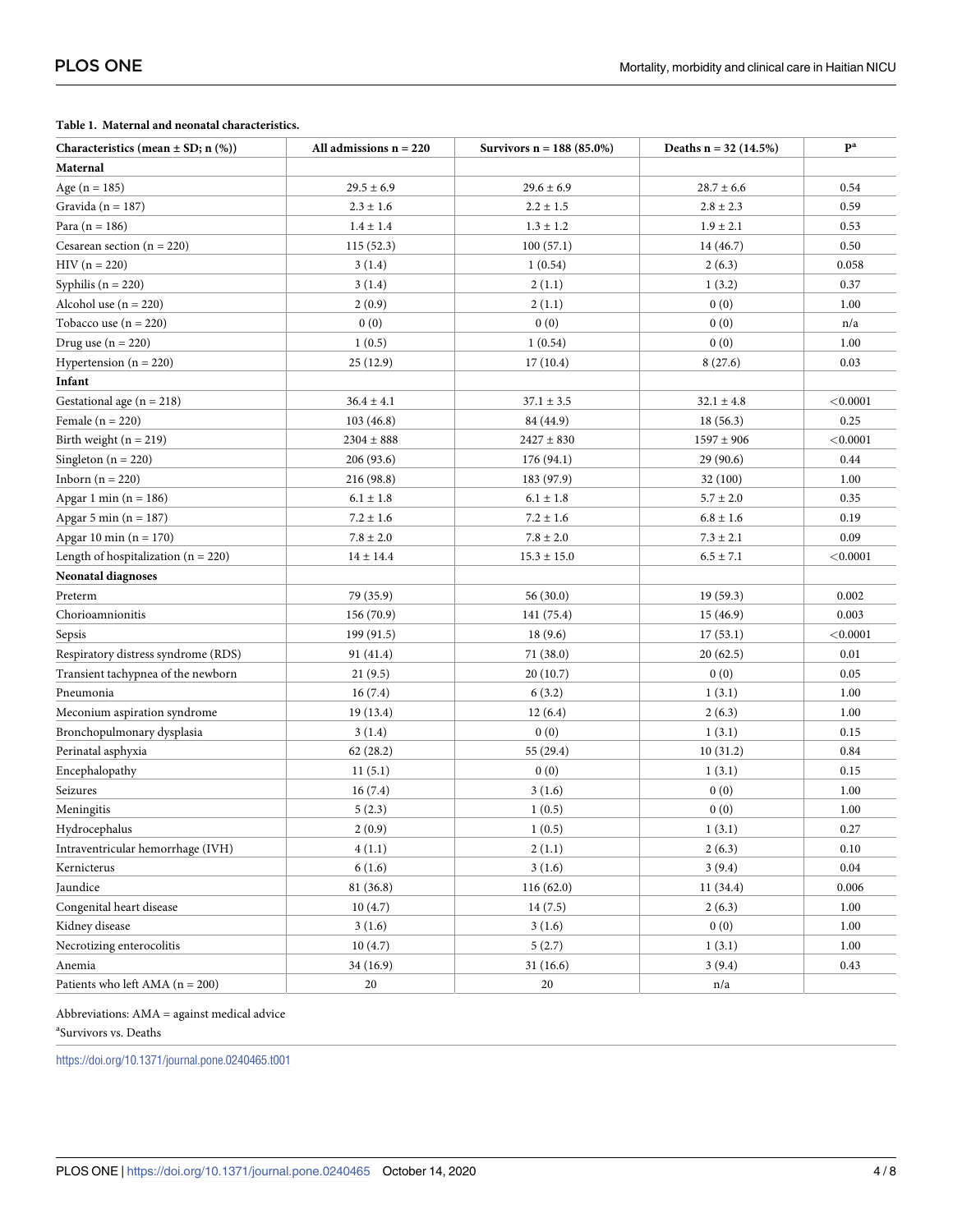| Respiratory                            | $N = 220$ (%)   |
|----------------------------------------|-----------------|
| Intubation                             | 8(4)            |
| Ventilation                            | 129(60)         |
| $CPAP (n = 130)$                       | 68 (52)         |
| Nasal cannula ( $n = 130$ )            | 61(47)          |
| Conventional ventilation ( $n = 130$ ) | 1(1)            |
| <b>Nutrition</b>                       | $N = 181$ (%)   |
| Breast milk                            | 152 (84)        |
| Formula                                | 1(0.6)          |
| Breast milk and formula                | 28(16)          |
| Hyperbilirubinemia                     | $N = 220$ (%)   |
| Phototherapy                           | 118 (54)        |
| Sunbath                                | 40(18)          |
|                                        | $Mean \pm SD$   |
| Total bilirubin ( $n = 114$ )          | $8.33 \pm 4.3$  |
| Direct bilirubin ( $n = 114$ )         | $1.65 \pm 1.53$ |
| Medication                             | $N = 220$ (%)   |
| Ampicillin                             | 218 (99)        |
| Gentamicin                             | 214 (97.3)      |
| Ranitidine                             | 173 (78.6)      |
| Cefotaxime                             | 121(55.0)       |
| Phenobarbital                          | 114(51.8)       |
| Caffeine Citrate                       | 78 (35.5)       |
| Sodium bicarbonate                     | 62(28.2)        |
| Ceftazidime                            | 44 (20.0)       |
| Metronidazole                          | 41(18.6)        |
| Phenytoin                              | 24 (10.9)       |

<span id="page-4-0"></span>

| Table 2. Interventions. |
|-------------------------|
|-------------------------|

Abbreviations: CPAP = continuous positive airway pressure

<https://doi.org/10.1371/journal.pone.0240465.t002>

#### **Discussion**

Neonatal mortality and morbidity are increased in low resource settings, including Haiti [\[11\]](#page-7-0). In order to target limited resources toward improving outcomes, we performed a chart review of a national referral NICU in Haiti to ascertain areas for targeted interventions. Similar chart reviews in other low and mid income countries (LMICs), such as Uganda [[12](#page-7-0)] have been performed and have shown that evaluation of current practices may lead to decreased mortality in low resource settings such as in Rwanda [\[13\]](#page-7-0). The differences in characteristics observed between the neonates who died in the NICU and those that survived to discharge suggest specific patterns of neonatal morbidity and mortality.

Maternal hypertension may lead to a decision to deliver an infant, subsequently leading to prematurity and thus lower gestational age and lower birth weight. Prematurity, in turn, is associated with an increased risk of RDS [[14](#page-7-0)]. Meanwhile, sepsis is associated with prematurity in general, but is also well documented as a common cause of neonatal mortality in low resource settings [\[15\]](#page-7-0). Similarly, kernicterus is a complication of prematurity that is virtually nonexistent in otherwise healthy neonates in high resource settings but is prevalent in LMICs [\[16\]](#page-7-0). A shorter length of hospitalization is likely a reflection of neonates who die early during the course of hospitalization. The diagnoses associated with a decreased outcome of death, on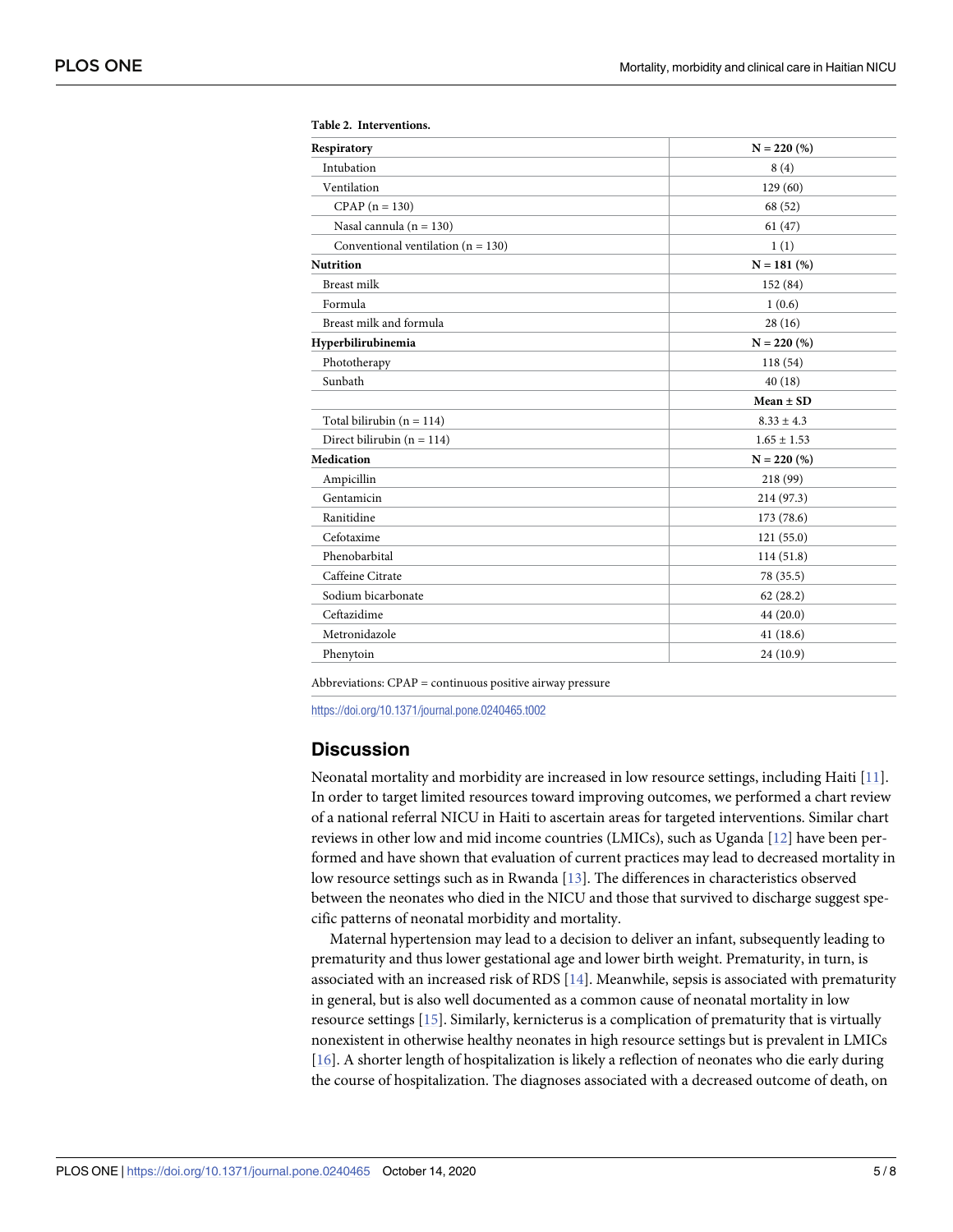<span id="page-5-0"></span>the other hand, chorioamnionitis, TTN and jaundice, may be a reflection of these characteristics indicating a less severe manifestation of the same pathophysiology that the diagnoses associated with higher death rates, sepsis, RDS and kernicterus, represent. Additional factors that may affect length of hospitalization, in addition to diagnosis, may include socioeconomic factors, such as parental ability to take the infant home and care for them outside the hospital. The high number of deaths associated with intubation and the low number of intubated infants is reflective of the lack of access to an adequate number of ventilators and related supplies.

St. Damien Pediatric Hospital is a national pediatric referral center that also houses a labor and delivery suite. Because of previous nosocomial infectious outbreaks, the NICU is restricted to neonates who were born at St. Damien. A separate NICU for children born outside of St. Damien is currently being developed. Thus, most patients are inborn. The high Cesarean section rate is similar to rates in other limited resource settings, such as the Dominican Republic [[17](#page-7-0)]. Given the fact that less than half of births occur in the presence of a trained birth attendant [[3](#page-7-0)], women are more likely to present to the hospital without adequate prenatal care or during complicated labor after attempting home birth, thus leading to referral centers such as St. Damien Pediatric Hospital having a higher risk population. Although high perinatal asphyxia rates may be secondary to delivery practices, they are more likely also a reflection of this high risk patient population. Increasing the number of births that are attended by trained birth attendants in the community may be a viable strategy to decrease the rates of both Cesarean sections and perinatal asphyxia.

It is interesting to note the 10% rate of parents leaving the NICU with their infant against medical advice. A Saudi Arabian study demonstrated a rate of 1.6% [\[18\]](#page-7-0), while a study in India showed a rate of 25.4% [\[19\]](#page-7-0). In the latter study, economic considerations were the most commonly indicated reason by parents, followed by lack of improvement and poor prognosis [\[19\]](#page-7-0). The most plausible explanation for this phenomenon within the Haitian economic and cultural framework is a lack of resources and the complex socioeconomic situation of families in addition to the medical challenges their infants face.

Sepsis was the most common diagnosis noted, and antibiotic usage was high. While multiple factors leading to increased rates of sepsis and mortality from sepsis have been documented in LMICs [[15](#page-7-0)], evaluating these outcomes may provide direction in prioritizing effective countermeasures. The high rates of antibiotic use compared to rates in high resource settings such as 17% in a study of US NICUs [[20](#page-7-0)] are likely a reflection of the sepsis rates.

Jaundice is another common diagnosis in the St. Damien NICU, with a rate of kernicterus that is higher than in high resource settings, such as a rate of 1.3 per 100,000 in a Swedish population based study [[21\]](#page-7-0). Standard phototherapy was a common intervention, as well as sun baths when phototherapy was not available. Given the dangers associated with sun bath usage, the procurement of adequate phototherapy lights would likely lead to more appropriate therapeutic interventions.

An interesting observation is the very high rate of breastfeeding and exclusive breastfeeding compared to high resource settings. In the US, 83.8% of newborns were ever breastfed, 47.5% were exclusively breastfed at 3 months of age [\[22\]](#page-7-0), and breastfeeding initiation in a NICU was 85% [[23](#page-7-0)]. This may be secondary to the lack of access to newborn formula and thus a higher dependence on mother's milk in the Haitian population.

A limitation of the study is that it is a retrospective chart review, and thus the data quality is lower than it would be had the data been collected prospectively, given the inherent limitation associated with data extracted from existing medical records. Thus, the internal validity of the study is not 100%. Nonetheless, all medical records that were available were reviewed, so the data represent as accurate a description of NICU patients during the study timeframe as is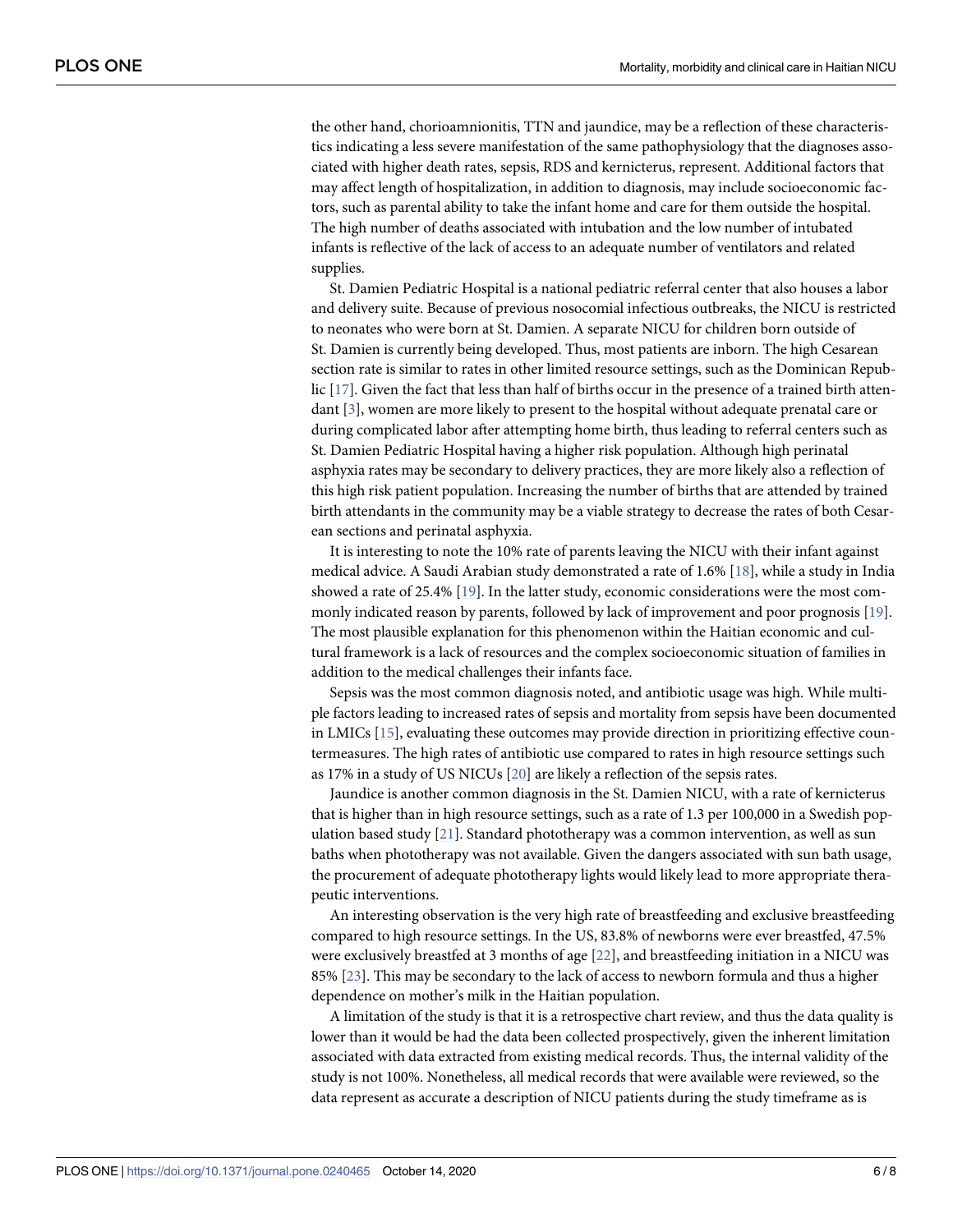<span id="page-6-0"></span>possible. The results of this study cannot be extrapolated to all of Haiti given its limitations, and thus external validity is also not 100%. However, because St. Damien Pediatric Hospital plays a unique role in Haitian healthcare for neonates as a national pediatric referral center, this study, which has elucidated outcomes for neonates beyond what was previously known about the state of neonatal care in Haiti, is a reflection of the highest level of neonatal care available in Haiti and as such is a useful tool in the development of effective neonatal interventions in Haiti.

As a next step, randomized studies of targeted neonatal interventions are necessary to achieve improved outcomes. In a trial in Guatemala, identifying women at risk for preterm birth, administering corticosteroids and encouraging delivering at a health care facility, reduced neonatal mortality [[24](#page-7-0)].

Additional areas not reflected in this study include larger structures that can affect neonatal health care, such as sociopolitical climate, resource supply, and financial strain that are connected to the hospital's functioning and thus, neonatal health outcomes.

### **Conclusions**

In summary, this study demonstrates that preterm birth, sepsis, RDS and kernicterus are key contributors to neonatal mortality in a Haitian national pediatric referral center NICU and as such are promising interventional targets for reducing the neonatal mortality rate in Haiti.

#### **Author Contributions**

- **Conceptualization:** Josie Valcin, Skenda Jean-Charles, Lindsay Dorcélus, Jacqueline Gautier, Michael P. Koster, Beatrice E. Lechner.
- Data curation: Josie Valcin, Skenda Jean-Charles, Ana Malfa, Lindsay Dorcélus.
- **Formal analysis:** Josie Valcin, Skenda Jean-Charles, Ana Malfa, Richard Tucker, Michael P. Koster, Beatrice E. Lechner.
- Investigation: Josie Valcin, Skenda Jean-Charles, Ana Malfa, Lindsay Dorcélus, Jacqueline Gautier, Beatrice E. Lechner.
- **Methodology:** Josie Valcin, Skenda Jean-Charles, Ana Malfa, Richard Tucker, Lindsay Dorce´ lus, Jacqueline Gautier, Michael P. Koster, Beatrice E. Lechner.

**Project administration:** Jacqueline Gautier, Beatrice E. Lechner.

**Resources:** Beatrice E. Lechner.

**Supervision:** Jacqueline Gautier, Michael P. Koster, Beatrice E. Lechner.

**Writing – original draft:** Josie Valcin, Skenda Jean-Charles, Beatrice E. Lechner.

**Writing – review & editing:** Josie Valcin, Skenda Jean-Charles, Ana Malfa, Richard Tucker, Lindsay Dorcélus, Jacqueline Gautier, Michael P. Koster, Beatrice E. Lechner.

#### **References**

- **[1](#page-1-0).** Institut Haïtien de l'Enfance Pe´tion-Ville H. Haïti Enquête Mortalite´, Morbidite´ et Utilisation des Services (EMMUS-VI 2016–2017) 2018. Available from: [https://www.dhsprogram.com/pubs/pdf/FR326/FR326.](https://www.dhsprogram.com/pubs/pdf/FR326/FR326.pdf) [pdf](https://www.dhsprogram.com/pubs/pdf/FR326/FR326.pdf) (Accessed 09/09/2020).
- **[2](#page-1-0).** Jacobs LD, Judd TM, Bhutta ZA. Addressing the Child and Maternal Mortality Crisis in Haiti through a Central Referral Hospital Providing Countrywide Care. Perm J. 2016; 20(2):59–70. [https://doi.org/10.](https://doi.org/10.7812/TPP/15-116) [7812/TPP/15-116](https://doi.org/10.7812/TPP/15-116) PMID: [26934625;](http://www.ncbi.nlm.nih.gov/pubmed/26934625) PubMed Central PMCID: PMC4867827.